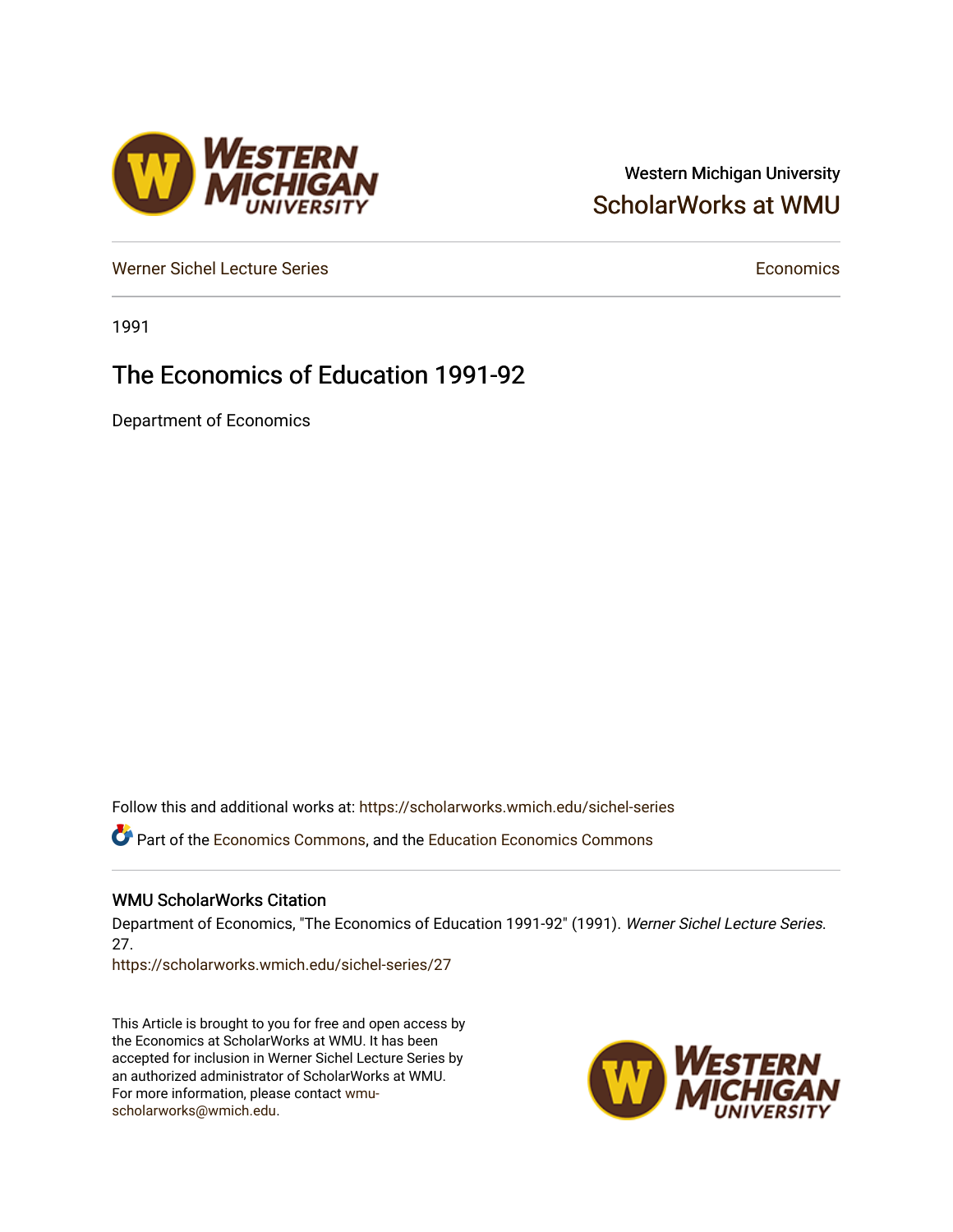# **1991-1992 Lecture-Seminar Series**

## Western Michigan University College of Arts and Sciences Department of Economics Kalamazoo, Michigan 49008-5023

"The Economics of Education" is the twenty-eighth Annual Public Lecture Series organized by the Department of Economics at Western Michigan University. This year's series is directed by Dr. Emily P. Hoffman of the WMU Economics Department, and is cosponsored by the W. E. Upjohn Institute for Employment Research. All lectures are open to the public and no admission is charged. A question and answer session will follow each lecture. For further information, please contact Dr. Hoffman at (616) 387-5546, or the WMU Economics Department at (616) 387- 5535.

The guest scholars also participate in a seminar for graduate students and advanced undergraduates. The seminar, which is under the supervision of Professor Hoffman, is offered for academic credit to students enrolled at Western Michigan University. Interested guests are also welcome.

Directions: From 1-94, take U.S. 131 (North) to Exit 36A (about 2 miles) at Stadium Drive. Travel east on Stadium Drive to the 4th traffic light, at Howard Street [about 2 miles). Tum left onto Howard Street, and take the second right onto the WMU campus. Follow the signs to the Wood Hall parking lot. Knauss Hall is the tan brick building beyond the concrete steps at the East (far) end of the parking lot, opposite the Waldo Library clock tower.

Dr. Bowman is Emeritus Professor of Economics and of Education at the University of Chicago. She earned her Ph.D. at Harvard University in 1938.



# "Economics of Education for At-Risk Students"



Wednesday January 22, 1992 8:00 p.m. 3750 Knauss Hall WMU

Dr. Henry M. Levin Director and Professor Center for Educational Research Stanford University

> Dr. Bowman's many publications include an influential textbook, *Economic Analysis and Public Policy* [with George L. Bach), *Resources and People in East Kentucky* (with W.W. Hayes), *Educational Choices and Labor Markets in Japan,* and *Where Colleges Are and Who Attends; Effects of Accessibility on College Attendance* (with C. Arnold Anderson and Vincent Tinto).

Dr. Levin earned his Ph.D. in Economics at Rutgers University in 1966. He is Professor of Education and Affiliated Professor of Economics at Stanford University. As Director of the Center for Educational Research at Stanford, he is the Founder and Director of the Accelerated Schools Project.

Wednesday March 11, 1992 8:00 p.m. 3750 Knauss Hall **WMU** 

Dr. Levin's research has focused on cost-effectiveness of education, educational finance, educational requirements of high technologies, and investment strategies for educationally at-risk students. His recent work has involved the development of "Accelerated Schools" that address the educational needs of at-risk students.

Dr. Levin has published a large number of articles in scholarly journals, many on the economics and efficiency of education. His most recent books focus on Accelerated Schools.

#### Professor Levin will also present a seminar at 3:00 p.m. in 3760 Knauss Hall.

# "The Economics of Education in a World of Change"



Wednesday February 19, 1992 8:00 p.m. 3750 Knauss Hall WMU

Dr. Mary Jean Bowman Emeritus Professor of Economics and of Education University of Chicago

Dr. Bowman has a distinguished record of over SO years as an economist. Although "officially" retired from the University of Chicago in 1974, she continued to serve on dissertation committees for the next 15 years. During this period, she also served as a visiting scholar at Uppsala University and the London School of Economics. She is a consultant for the World Bank and the National Institute of Education.

Professor Bowman will also present a seminar at 3:00 p.m. in 3760 Knauss Hall.

## "School Report Cards: Can Schools Be Held Accountable for Good Performance?"



#### Dr. Robert H. Meyer Assistant Professor of Economics University of Wisconsin - Madison

Dr. Meyer is an Assistant Professor in the Department of Economics and the Robert M. La Follette Institute of Public Affairs at the University of Wisconsin - Madison. After a decade as an economic researcher, including service as a staff economist to the President's Council of Economic Advisors in 1982-83, he earned his Ph.D. in Public Policy at the Kennedy School of Government, Harvard University in 1991.

Dr. Meyer's dissertation investigated the role of vocational education in American secondary education. He has published several papers on the transition from high school to the world of work. He has published in professional journals including *Econometrica,* the *Journal of Labor Economics,*  and *Economics of Education Review.* His current research focusses on educational performance indicators.

Professor Meyer will also present a seminar at 3:00 p.m. in 3760 Knauss Hall.